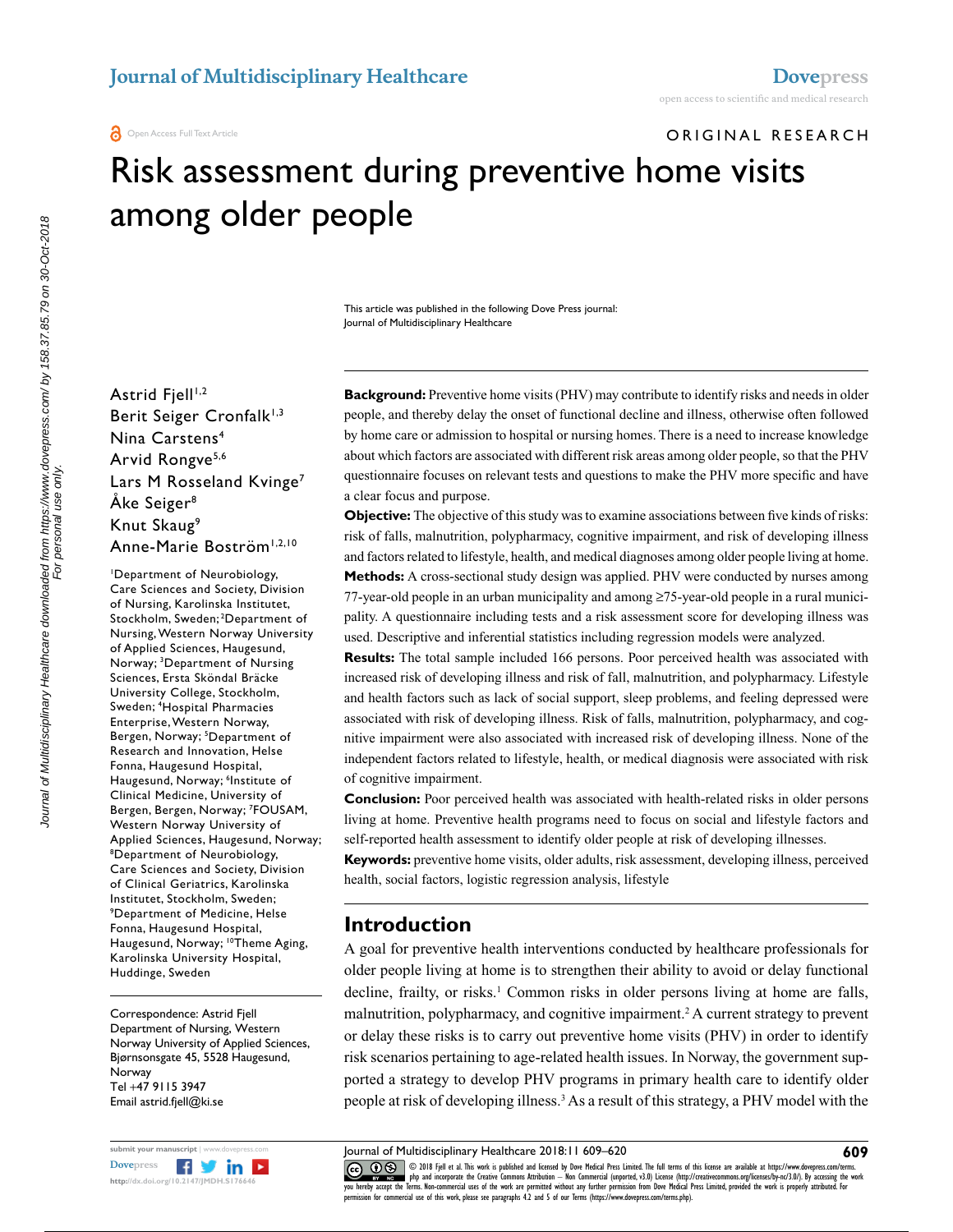overall aim of identifying risks of developing illness among older people in the western part of Norway was developed.4

## **Background**

The population older than 65 years of age is growing. Increased age is associated with various types of risks, causing negative consequences such as declining health, decreased ability to live independently, or premature death.<sup>2,5,6</sup> This may lead to correspondingly increased dependence on societal resources for older persons.7,8 The PHV model used in this study, developed by Cronfalk et al, focuses on five risk areas: falls, malnutrition, polypharmacy, cognitive impairment, and developing illness.<sup>4</sup> These risk areas have strong associations with the older people's life and general health. A strong impact on how health and quality of life are perceived by older people is the risk of falls. Major risk factors are reduced balance and gait, a previous history of falls, and polypharmacy. Other risk factors are female gender and visual and cognitive impairment.<sup>9</sup> Malnutrition among older people affects quality of life negatively and reduces the ability to perform everyday activities. General health decline, poor self-reported health status, polypharmacy, and cognitive impairment are all factors that have an impact on older people's nutritional status.10 Polypharmacy is associated with increased risk of falls, disability, cognitive impairment, delirium, hospitalization, and mortality for older people.<sup>11</sup> Cognitive impairment among older people is increasing and early detection is the key aim of dementia policies in the Western world.12 Risk factors associated with cognitive impairment and dementia are advanced age, smoking, malnutrition, polypharmacy, inactivity, hypertension, vascular conditions like stroke and cerebral hemorrhages, obesity, and diabetes mellitus as well as socioeconomic aspects such as low educational level. Development of illness is a threat for older people. With a growing population of older people, complex diseases and conditions are likely to result in repeated hospital visits and increased need of municipal services. Increase in age is associated with declining health and makes older people especially susceptible to various illnesses and functional decline.<sup>6</sup>

To conclude, numerous factors are associated with risks of falls, malnutrition, polypharmacy, cognitive impairment, and the risk of developing illness among older people. Factors associated with these risks could be categorized into demographic, lifestyle, and health factors including medical diagnoses.2,13 By identifying risks and the associated factors in older people and taking appropriate action, functional decline may be postponed and survival improved.

PHV has been described as a care pathway to identify risks and needs among the older population.<sup>8</sup> It is an intervention which has been tested and evaluated worldwide, especially in Europe, North America, and Japan. It is legally practiced in Australia, Denmark, and United Kingdom.14 In Norway, "The Coordination Reform"3 was embarked upon by the Norwegian government in 2012, aiming at increasing municipalities' responsibility for primary health care including nursing homes, home care, and general practitioners.<sup>3</sup> To accommodate the challenges within "The Coordination Reform", the government supported a strategy to develop PHV programs in primary health care to identify risks for developing illness among older people. Systematic reviews show that PHV could reduce the number of hospital admissions, increase cost effectiveness and quality of life, improve mental and psychical health outcomes, and reduce mortality.<sup>14-16</sup> Behm et al showed in their study that a combination of PHV and group meetings postponed progression of frailty in older adults.<sup>17</sup>

Despite considerable use of PHV, ongoing discussions revolve around what the focus at home visits should be to best identify different risks among older people.<sup>14,18</sup> Cronfalk et al developed a PHV model *Health Team for the Elderly* in western Norway using a team-based approach.<sup>4</sup> Health team nurses used a questionnaire that included validated tests and instruments associated with various age-related risks and questions concerning health, illness, and medication. The questionnaire was developed using a Comprehensive Geriatric Assessment approach, which is described as suitable for recognizing risks and needs in the older population.19 The questionnaire consists of a final section with additional questions to assess the risk of developing illness using 12 subscales. The subscales were used as a total score classification at four risk levels where the levels indicated the degree of risk of developing illness. Level 1 indicates no immediate risk of developing illness and level 4 indicates high risk for developing illness. The questionnaire has been evaluated and its feasibility has been tested.<sup>4</sup> In the feasibility study using this questionnaire in a sample of 166 older persons, 130 (78.3%) persons were categorized as level 1, 27 (16.3%) persons as level 2, nine (5.4%) persons as level 3, and no person was categorized into level 4. In total, 36 (22%) persons were identified as having an increased risk of developing illness (level 2–4) using this risk assessment score.<sup>4</sup>

Thus, identifying risks among older people using PHV may contribute to better health, independence at home, and less use of healthcare services. However, there is a knowledge gap in the literature about the focus and content of PHV to best achieve risk prevention by older people.18,20 There is a need to increase knowledge about which factors are associated with different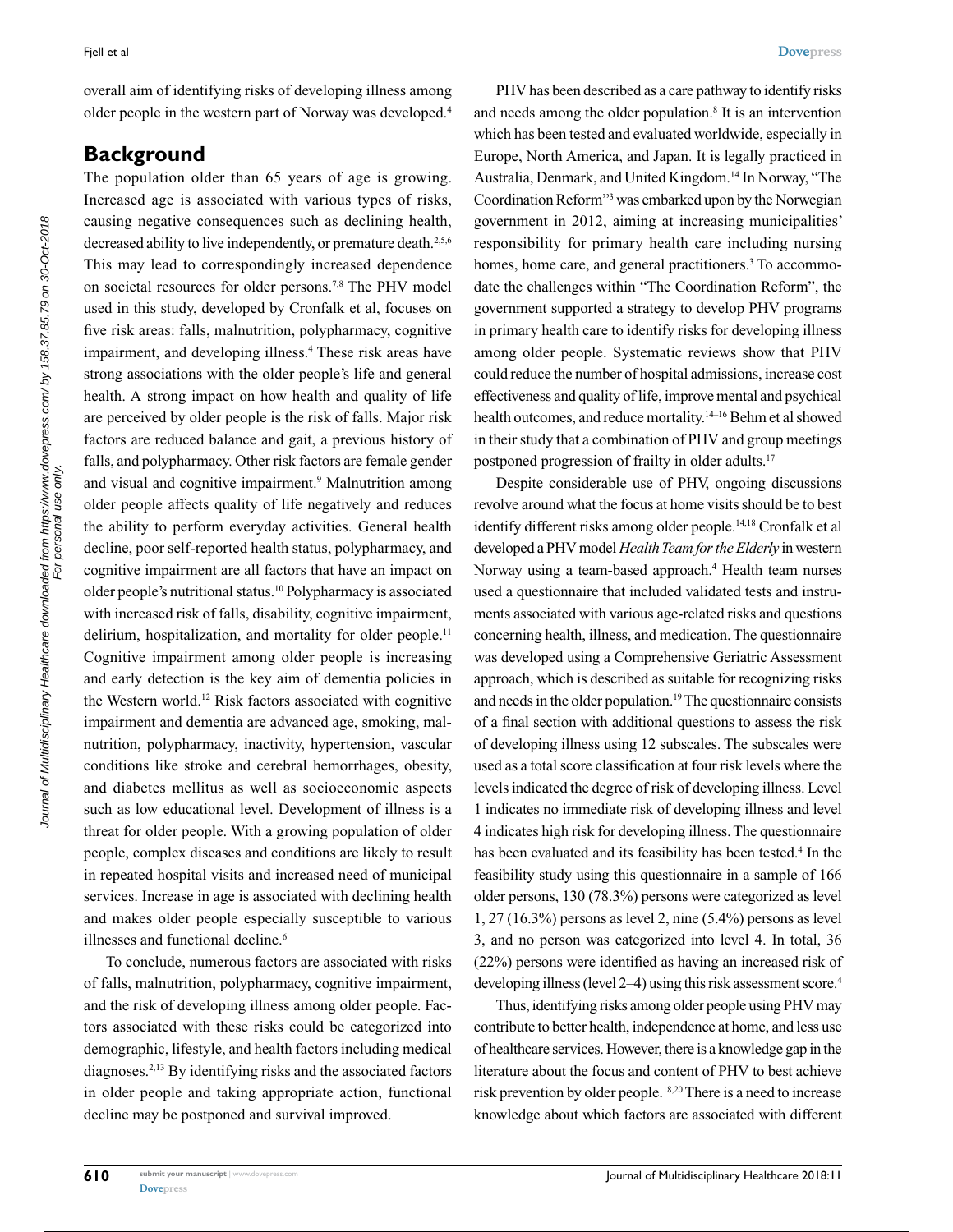risk areas among older people, so that the PHV questionnaire focuses on relevant tests and questions to make the PHV more specific and have a clear focus and purpose. In this study, the PHV questionnaire included assessment of five areas of risks: falls, malnutrition, polypharmacy, cognitive impairment, and developing illness, which made it possible to examine associations between these five risks. Therefore, the objective was to examine associations between five kinds of risks: risk of falls, malnutrition, polypharmacy, cognitive impairment, and risk of developing illness (dependent variables) and factors related to lifestyle, health, and medical diagnoses (independent variables) among older people living at home.

#### **Methods** Design

A cross-sectional study design was used to meet the objective of the study.

#### Setting and sample

Two settings were included: an urban and a rural municipality in Norway. Convenience sampling was used as the procedure of the municipalities. All 77-year-old people (n=177) in one urban municipality with ~45,000 inhabitants and all  $\geq$ 75-year-old people (n=82) in one rural municipality with almost 1,000 inhabitants were invited. In the rural municipality, people aged ≥75 years were included because the number of 77-year-old inhabitants was too small and the number of participants would be much smaller if only they were to be included. In total, 259 persons were invited to participate in the study. Inclusion criteria were living at home, able to answer questions, and understand written information in the Norwegian language. Exclusion criteria included older people living in a nursing home and/or those who were unable to understand the Norwegian language (both reading and writing). All participants received an invitation letter with information about the study. A project administrator telephoned them and arranged appointments for a PHV if the older person wanted to participate.<sup>4</sup>

## Data collection

In the present study, a questionnaire based on a study of Säätelä and Fagerström<sup>21</sup> was used (for details, see Cronfalk et al<sup>4</sup>). The questionnaire included a substantial number of questions and validated tests focusing on falls (Bergs Balance Scale [BBS]),<sup>22</sup> nutrition (Mini Nutrition Assessment),<sup>23</sup> polypharmacy, and cognitive impairment (Mini-Cog), $^{24}$  in addition to questions regarding demographics, lifestyle including social networks, health including health assessments, and medical

diagnoses including medications.<sup>4</sup> In this study, polypharmacy was defined as the use of five or more different medications. The questions and response options are presented in Table 1.

The final section of the questionnaire consists of a multidimensional assessment for the risk of developing illness including 12 subscales: declining health, declining functional level, loneliness, risk of falling, recently moved, declining sight/hearing, loss of close one, spouse is chronically ill, recently discharged from hospital, mental or cognitive problems, polypharmacy, and nutrition. Each subscale scores 0–5 points. The total score of the subscales is used as a classification at four levels: risk level 1; 0–24 points, risk level 2; 25–36 points, risk level 3; 37–48 points, and risk level 4; 49–60 points. The levels indicate the degree of risk of developing illness and level 1 indicates the lowest risk of developing illness. The inter-rater reliability analysis of the assessments of the scores for the risk of developing illness was deemed to be acceptable with a Cohen's Kappa value of 0.912. The development and feasibility testing of the questionnaire have been described by Cronfalk et al.4

The PHV was conducted by a health team nurse as a structured interview using the questionnaire described earlier. In total, four trained nurses completed data collection in the two municipalities. At the end of the visit the older person was encouraged to contact the nurse if she or he had any questions regarding the visit or had more information to add. On average, a visit took 1.5 hours to complete.4

# Dependent and independent variables

Five dependent variables assessing risks of falls, malnutrition, polypharmacy, cognitive impairment, and the risk of developing illness were used. The values for the cutoff score for falls, malnutrition, and cognitive impairment were chosen using the cutoff score for each instrument. The cutoff score for polypharmacy was set to five medications. The cutoff score for the risk of developing illness was set to risk level 2–4 in the risk assessment tool (Table 1).Twenty independent variables (explanatory variables) representing four categories, demographic, lifestyle, health, and medical diagnoses, were chosen due to previous research studies presented in the background.2,13 The response alternatives were dichotomized except for age and social support, and for the risk variables when used as independent variables. An overview of the dependent and independent variables is presented in Table 1.

# Data analysis

Data were analyzed using SPSS program, version 23 (IBM Corporation, Armonk, NY, USA). Descriptive statistics were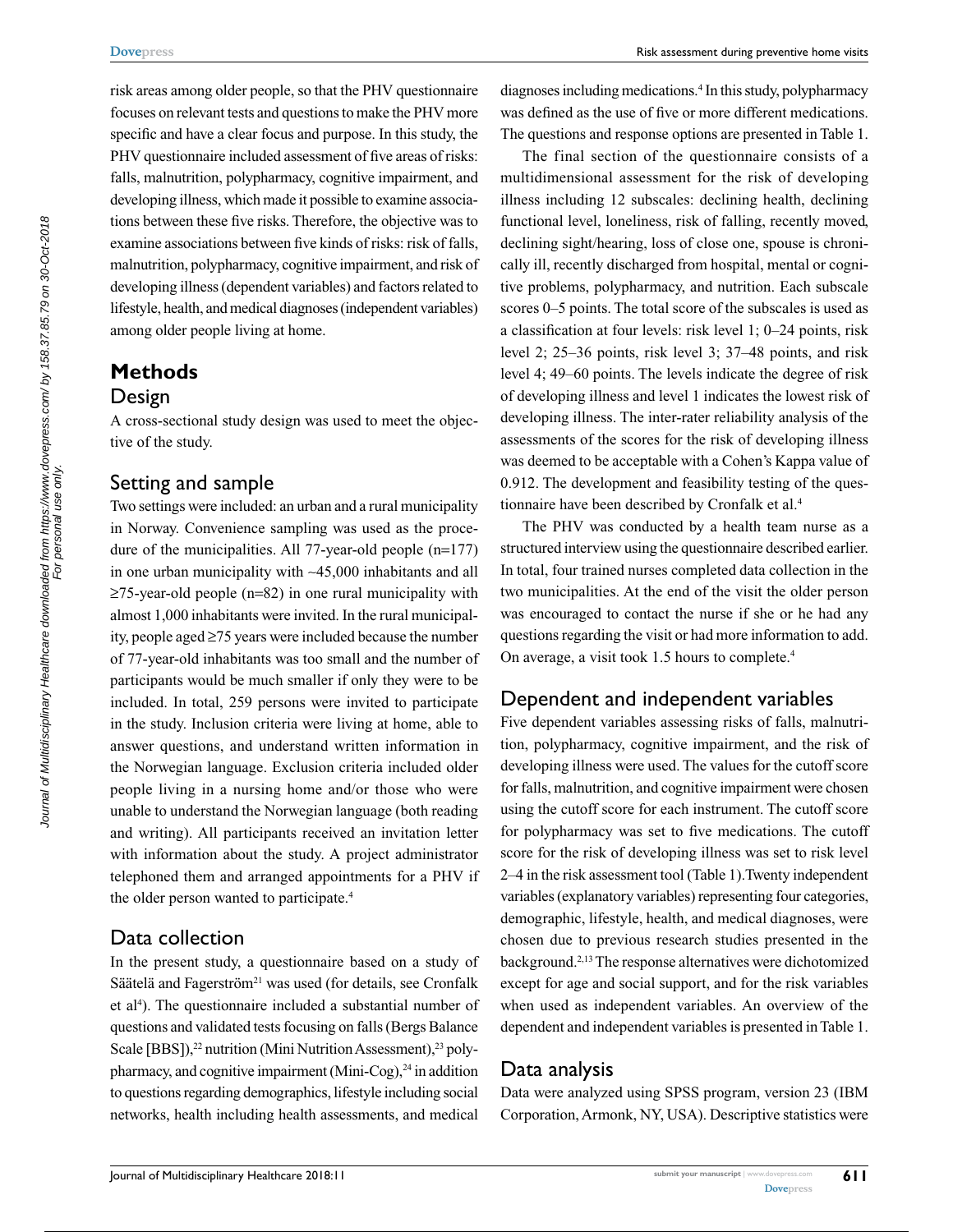#### **Table 1** Description of the dependent and independent variables

| <b>Dependent</b><br>variable | Instrument/question      | <b>Response options</b>             | Dichotomized/reference<br>values |
|------------------------------|--------------------------|-------------------------------------|----------------------------------|
| Risk of falls                | <b>BBS</b>               | $10-12$ p = no risk                 | No risk/0                        |
|                              |                          | $\leq$ 9 p = risk of fall           | Increased risk/1                 |
| Risk of malnutrition         | MNA-SF                   | $12-14 p = no risk$                 | No risk/0                        |
|                              |                          | $\leq$     p = risk of malnutrition | Increased risk/1                 |
| Risk of polypharmacy         | How many prescribed      | Number of prescribed                | No polypharmacy: ≤4              |
|                              | drugs do you take?       | medications                         | medications/0                    |
|                              |                          |                                     | Polypharmacy: $\geq$ 5           |
|                              |                          |                                     | medications/1                    |
| Risk of cognitive            | Mini-Cog                 | $4-5$ p = no risk                   | No risk/0                        |
| impairment                   |                          | $\leq$ 3 p = risk of cognitive      | Increased risk/I                 |
|                              |                          | impairment                          |                                  |
| Risk of developing           | Risk assessment score    | $0-24$ p = level 1: no immediate    | No risk (level 1)/0              |
| illness                      |                          | risk of developing illness          | Increased risk (levels 2-4)/1    |
|                              |                          | 25-36 $p = level 2$ : some risk of  |                                  |
|                              |                          | developing illness                  |                                  |
|                              |                          | 37-48 $p = level$ 3: increased      |                                  |
|                              |                          | risk of developing illness          |                                  |
|                              |                          | 49-60 $p = level 4$ : high risk of  |                                  |
|                              |                          | developing illness                  |                                  |
| Independent                  | Instrument/question      | <b>Response options</b>             | Dichotomized/reference           |
| variable (named)             |                          |                                     | values                           |
| <b>Demographics</b>          |                          |                                     |                                  |
| Age                          | What is your birth date? | Years                               | Used as a continuous             |
|                              |                          |                                     | variable                         |
| Gender                       | Which gender are you?    | Male/female                         | Male/0                           |
|                              |                          |                                     | Female/1                         |
| Education                    | What education do you    | ≤7 years/elementary school/         | College (trade school, high      |
|                              | have?                    | middle school/finishing             | school, university)/0            |
|                              |                          | secondary school/high school/       | No college (folk high            |
|                              |                          | folk high school/craftmans          | school/handy craft/trade         |
|                              |                          | education/trade school/             | school/7 years/elementary        |
|                              |                          | university/other                    | school/middle school/            |
|                              |                          |                                     | secondary school/others)/1       |
| Marital status               | What is your marital     | Married/cohabitant/alone/           | Partner (married,                |
|                              | status?                  | divorced/widow(er)                  | cohabitant)/0                    |
|                              |                          |                                     | Single (alone, divorced,         |
|                              |                          |                                     | widow[er])/l                     |
| Lifestyle                    |                          |                                     |                                  |
| Social support               | OSLO 3 - SSS             | $3-5$ p = much support              | Used as a continuous             |
|                              |                          | $6-8$ p = some support              | variable                         |
|                              |                          | $9-14$ p = lack of support          |                                  |
| <b>Exercise</b>              | How often do you         | Rare/1-3 times a month/1-3          | Often (4-6 times a week,         |
|                              | exercise? (minimum 30    | times a week/4-6 times a            | daily)/0                         |
|                              | minutes duration so      | week/daily                          | Seldom (1-3 times a week,        |
|                              | that you are warm and    |                                     | I-3 times a month, rare)/I       |
|                              | slightly out of breath)  |                                     |                                  |
| Smoking                      | Do you smoke?            | Yes/no/no, but smoked earlier       | No smoking (no, no, but          |
|                              |                          |                                     | smoked earlier)/0                |
|                              |                          |                                     | Smoking/1                        |
| Alcohol                      | Do you use alcohol?      | Yes/no                              | No use of alcohol/0              |
|                              |                          |                                     | Use of alcohol/1                 |
| <b>External activities</b>   | How often are you        | Rare/1-3 times a week/4-6           | Often (several times a day,      |
|                              | away from home?          | times a week/daily/several          | daily, 4-6 times a week)/0       |
|                              |                          | times a day                         | Few (rare, I-3 times a           |
|                              |                          |                                     | week)/1                          |

*(Continued)*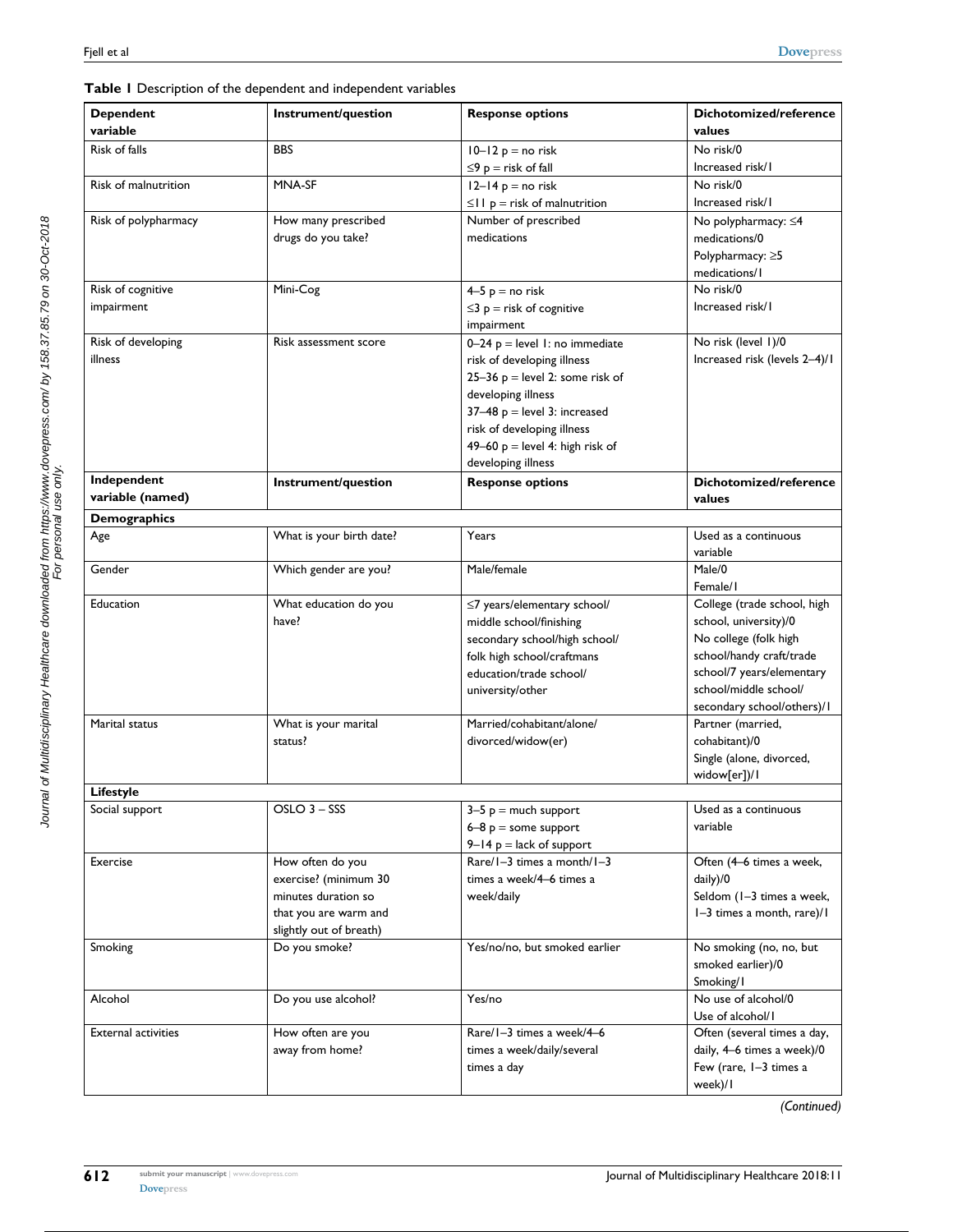#### **Table 1** (*Continued*)

| Independent                 | Instrument/question                                                 | <b>Response options</b>             | Dichotomized/reference      |
|-----------------------------|---------------------------------------------------------------------|-------------------------------------|-----------------------------|
| variable (named)            |                                                                     |                                     | values                      |
| Health                      |                                                                     |                                     |                             |
| Vision                      | How would you                                                       | Excellent/good/somewhat             | Good (excellent and         |
|                             | describe your vision?                                               | impaired/reduced/visually           | good)/0                     |
|                             |                                                                     | impaired                            | Reduced (somewhat           |
|                             |                                                                     |                                     | impaired, reduced, visually |
|                             |                                                                     |                                     | impaired)/1                 |
| Hearing                     | How would you                                                       | Excellent/good/somewhat             | Good (excellent and         |
|                             | describe your hearing?                                              | impaired/reduced/hearing            | good)/0                     |
|                             |                                                                     | impaired                            | Reduced (somewhat           |
|                             |                                                                     |                                     | impaired, reduced, hearing  |
|                             |                                                                     |                                     | impaired)/1                 |
| Sleep problems              | Do you have sleep                                                   | No/yes                              | No/0                        |
|                             | problems?                                                           |                                     | Yes/1                       |
| Pain                        | Do you have pain?                                                   | No/yes                              | No/0                        |
|                             |                                                                     |                                     | Yes/I                       |
| Feeling depressed           | Positive Life Orientation                                           | Seldom or never/sometimes/          | No (seldom or never)/0      |
|                             | <b>Scale</b>                                                        | often or always                     | Yes (sometimes, often or    |
|                             | Item f: Are you                                                     |                                     | always)/1                   |
|                             | depressed/sad?                                                      |                                     |                             |
| Perceived health            | SF 36: item 1                                                       | Excellent/very good/good/fair/      | Good (excellent/very good,  |
|                             | How do you rate your                                                | poor health                         | good)/0                     |
|                             | health?                                                             |                                     | Poor (fair/poor health)/1   |
| Medical diagnosis           |                                                                     |                                     |                             |
| Hypertension                | Do you have                                                         | No/yes                              | No/0                        |
|                             | hypertension?                                                       |                                     | Yes/I                       |
| Hypercholesterolemia        | Do you have                                                         | No/yes                              | No/0                        |
|                             | hypercholesterolemia?                                               |                                     | Yes/I                       |
| Eye disease                 | Do you have eye                                                     | No/yes                              | No/0                        |
|                             | disease?                                                            |                                     | Yes/I                       |
| Arthrosis                   | Do you have arthrosis?                                              | No/yes                              | No/0                        |
|                             |                                                                     |                                     | Yes/I                       |
| Cancer                      | Do you have cancer?                                                 | No/yes                              | No/0                        |
|                             |                                                                     |                                     | Yes/I                       |
|                             | Risk factors (used in the analyses with risk of developing illness) |                                     |                             |
| Risk of falls               | <b>BBS</b>                                                          | $10-12$ p = no risk                 | Used as a continuous        |
|                             |                                                                     | $\leq$ 9 p = risk of fall           | variable                    |
| <b>Risk of malnutrition</b> | MNA-SF                                                              | $12-14 p = no risk$                 | Used as a continuous        |
|                             |                                                                     | $\leq$     p = risk of malnutrition | variable                    |
| Risk of polypharmacy        | How many prescribed                                                 | Number of prescribed                | Used as a continuous        |
|                             | drugs do you take?                                                  | medications                         | variable                    |
| Risk of cognitive           | Mini-Cog                                                            | $4-5$ p = no risk                   | Used as a continuous        |
| impairment                  |                                                                     | $\leq$ 3 p = risk of cognitive      | variable                    |
|                             |                                                                     | impairment                          |                             |

**Abbreviations:** BBS, Bergs Balance Scale; MNA-SF, Mini Nutrition Assessment - Short Form.

used to present percentages and means. Student's *t*-test and chi-square tests were conducted to compare the two samples of persons identified for the risk of developing illness and no risk of developing illness.

Associations between the independent variables on demographic, lifestyle, health, and medical diagnoses and the dependent variables on risks of fall, malnutrition, polypharmacy, cognitive impairment, and the risk of developing illness score were explored using logistic regression adjusted models. Logistic regression analysis was conducted because the distribution of the four dependent variables, risks of falls, malnutrition, cognitive impairment, and risk for developing illness, score was skewed.<sup>25</sup> The model was constructed by enter method and was adjusted for confounding variables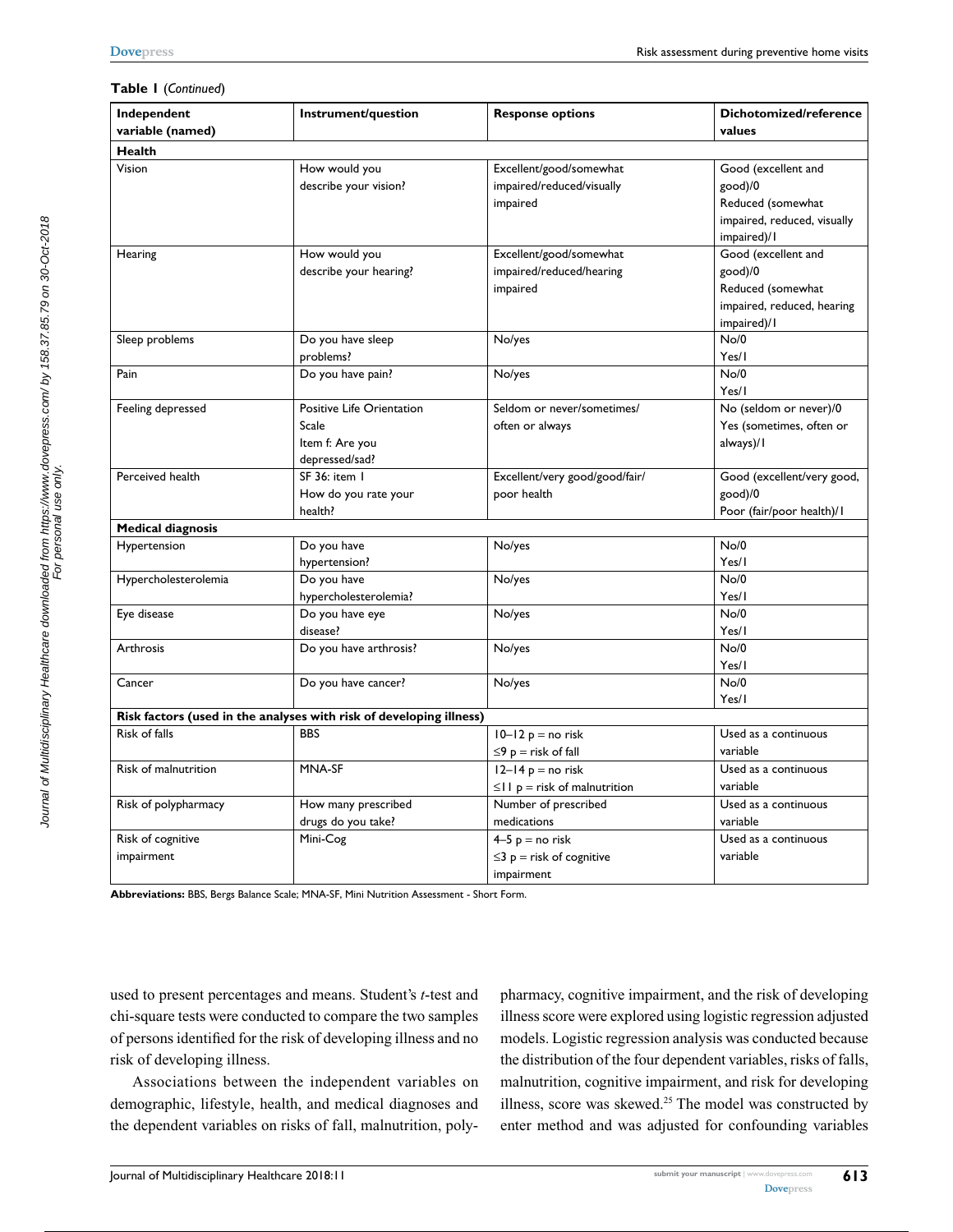sex, age, and education. In the adjusted regression analyses for risk of developing illness, the variables for risks of falls, malnutrition, polypharmacy, and cognitive impairment were also included and in the analyses these variables were not dichotomized, but were used as continuous data level (Table 1). Significance level in the adjusted model was set at *P*<0.05.

# Ethical approval

This study was approved by the Inspectorate with the Norwegian Social Science Data Services A/S NSD (no 29153). The participants signed a form for informed consent.

# **Results**

lournal of Multidisciplinary Healthcare downloaded from https://www.dovepress.com/ by 158.37.85.79 on 30-Oct-2018<br>For personal use only. Journal of Multidisciplinary Healthcare downloaded from https://www.dovepress.com/ by 158.37.85.79 on 30-Oct-2018 For personal use only.

#### Description of sample

The sample included 166 of the 259 invited persons (response rate 60%). Data from one participant were inconclusive and therefore excluded from the overall analysis. The Mini-Cog test had a screening question: "Do you find yourself having impaired memory?" Only if the person replied yes, was he/ she offered the opportunity to take the test. Therefore, only 106 persons completed this specific test.

The majority were women and the mean age of the total sample was 79 years. A large part of the sample had no college education and about half were single (Table 2). There

were no significant differences regarding demographic variables between the group that was at risk of developing illness and the one without this risk.

Regarding lifestyle, 72% reported exercising seldom and 57% used alcohol. There was one significant difference between the two groups. People with the risk of developing illness reported less social support than those with no risk.

Of the total sample, 55% reported pain, 35% reported poor health, 34% had sleep problems, and 24% felt depressed. Furthermore, 52% were diagnosed with hypertension and 45% with hypercholesterolemia. There were significant differences between the two groups. Persons with the risk of developing illness reported to a higher extent reduced hearing, feeling depressed, and poor perceived health than those without this risk (Table 2).

#### Risk assessment

Results from the risk assessments are presented in percentage and mean values in Table 3. In total, 20 (13%) persons were identified with risk of falls. For the total sample, BBS mean value was 11.1. Twenty (12%) persons were identified with risk of malnutrition and for the total sample the Mini Nutrition Assessment mean value was 13.1. Polypharmacy (five or more medications) was found in 57 (34%) persons. For the

|                             | N   | <b>Total</b> | <b>Risk of developing</b><br>illness, n=36 | No risk of developing<br>illness, n=130 | P-value |
|-----------------------------|-----|--------------|--------------------------------------------|-----------------------------------------|---------|
| Demographics                |     |              |                                            |                                         |         |
| Age, mean (SD)              | 166 | 78.7 (3.3)   | 79 (3.5)                                   | 79 (3.3)                                | 0.620   |
| Female (%)                  | 166 | 96 (58)      | 18 (50.0)                                  | 78 (60.0)                               | 0.282   |
| No college (%)              | 166 | 130(78)      | 30(83.3)                                   | 100(76.9)                               | 0.409   |
| Single (%)                  | 166 | 80 (48)      | 15(41.7)                                   | 65 (50.0)                               | 0.376   |
| Lifestyle                   |     |              |                                            |                                         |         |
| Social support, mean (SD)   | 165 | 6.5(2.1)     | 7.1(2.0)                                   | 6.3(2.0)                                | 0.034   |
| Seldom exercise (%)         | 163 | 117(72)      | 30(83.3)                                   | 87 (68.5)                               | 0.081   |
| Smoking (%)                 | 166 | 26(16)       | 6(16.7)                                    | 20(15.4)                                | 0.851   |
| Use of alcohol (%)          | 166 | 94 (57)      | 17(47.2)                                   | 77 (59.2)                               | 0.198   |
| Few external activities (%) | 166 | 28 (16.9)    | 8(22.2)                                    | 20(15.4)                                | 0.332   |
| Health                      |     |              |                                            |                                         |         |
| Reduced vision (%)          | 166 | 30(18)       | 9(25.0)                                    | 21(16.2)                                | 0.222   |
| Reduced hearing (%)         | 164 | 63 (38.4)    | 19(52.8)                                   | 44 (34.4)                               | 0.045   |
| Sleep problems (%)          | 166 | 56 (34)      | 17(47.2)                                   | 39 (30.0)                               | 0.053   |
| Pain $(\%)$                 | 166 | 92 (55)      | 22(61.1)                                   | 70 (53.8)                               | 0.438   |
| Feeling depressed (%)       | 166 | 39 (24)      | 14(38.9)                                   | 25(19.2)                                | 0.014   |
| Poor perceived health (%)   | 166 | 58 (35)      | 21(58.3)                                   | 37 (28.5)                               | 0.001   |
| Medical diagnosis           |     |              |                                            |                                         |         |
| Hypertension (%)            | 166 | 87 (52)      | 20(55.6)                                   | 67(51.5)                                | 0.669   |
| Hypercholesterolemia (%)    | 166 | 75 (45)      | 13(36.1)                                   | 62(47.7)                                | 0.217   |
| Eye disease (%)             | 166 | 45 (27)      | 11(30.6)                                   | 34 (26.2)                               | 0.599   |
| Arthrosis (%)               | 166 | 34 (20)      | 8(22.2)                                    | 26 (20.0)                               | 0.770   |
| Cancer (%)                  | 166 | 27(16)       | 7(19.4)                                    | 20(15.4)                                | 0.559   |

**Note:** Data shown as n (%) unless indicated otherwise.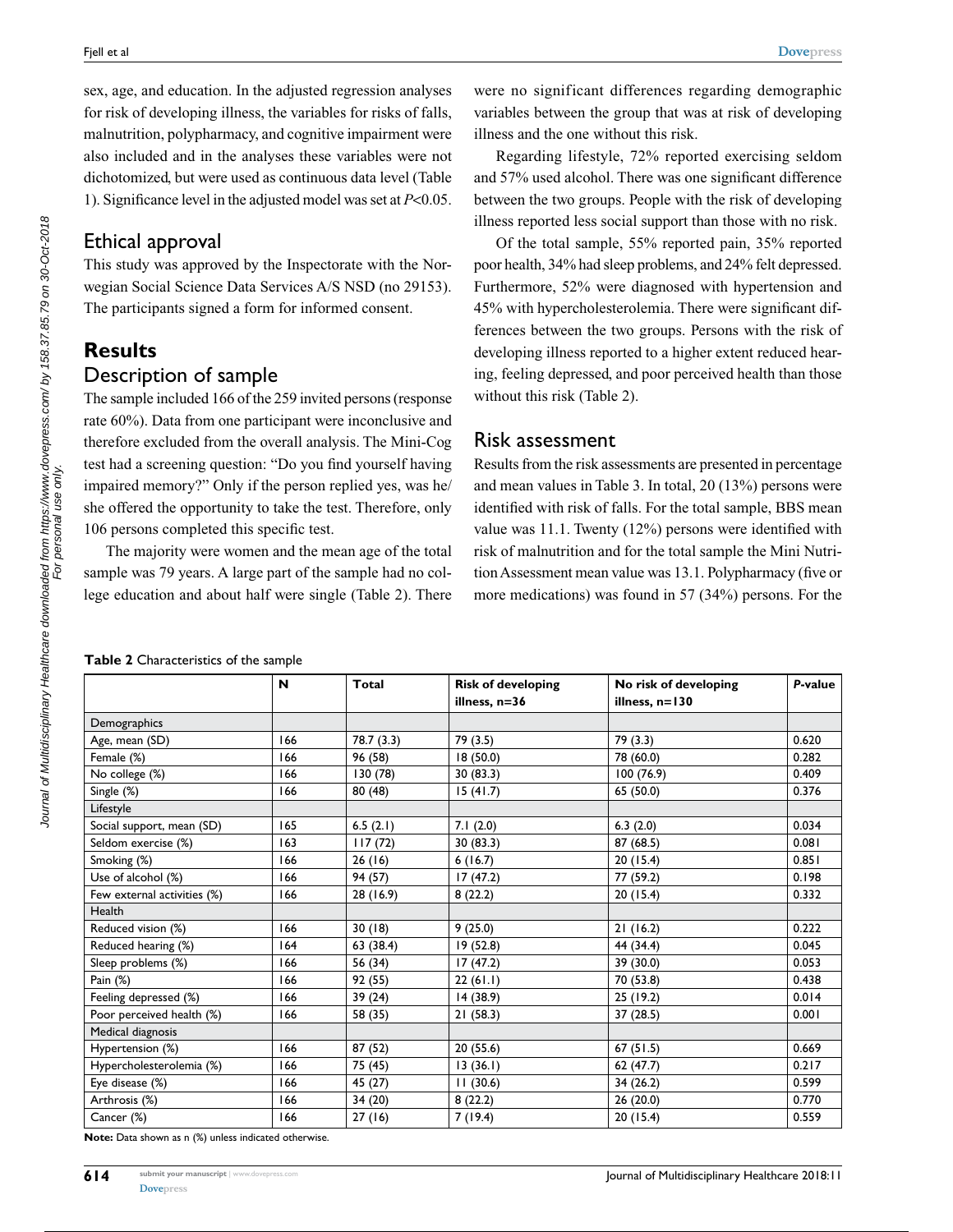total sample, the mean value was 3.9 medications. Among the 106 participants who completed the Mini-Cog test, 30 (28%) were identified with the risk of cognitive impairment. There were significant differences between the two groups for these four variables all pointing in the same direction, which was, persons with the risk of developing illness had increased risks of falls, malnutrition, polypharmacy, and cognitive impairment (Table 3).

# Associated factors for risk of falls, malnutrition, polypharmacy, cognitive impairment, and risk of developing illness

The regression analyses were adjusted for gender, age, and education. Poor perceived health was highly significantly associated with increased risk of falls, malnutrition, polypharmacy, and the risk of developing illness (Table 4). Risks of falls, malnutrition, polypharmacy, and cognitive impairment were associated with increased risk of developing illness as well as lack of social support, sleep problems, and feeling depressed. None of the five most common medical diagnoses (hypertension, hypercholesterolemia, eye disease, arthrosis, and cancer) were associated with the risk of developing illness.

Increased risk of falls was associated with the following independent variables: no use of alcohol, pain, and not having hypercholesterolemia. Increased risk of malnutrition was only associated with poor perceived health. Increased risk of polypharmacy was associated with the following independent variables: no use of alcohol, pain, hypertension, and hypercholesterolemia. None of the independent factors were associated with the risk of cognitive impairment.

## **Discussion**

The objective of this study was to examine factors associated with the risk of falls, malnutrition, polypharmacy, cognitive impairment, and risk of developing illness. One key finding was that poor perceived health was associated with increased risks of falls, malnutrition, polypharmacy, and risk of developing illness. This finding is consistent with other studies, where poor perceived health was a risk factor for malnutrition,<sup>26</sup> falls,<sup>27,28</sup> and increased risk of polypharmacy.29 Even though a strong association was identified between poor perceived health and risks in the present study, Sherman et al have reported that some older people with various health problems perceived their health to be good or very good.<sup>30</sup>

Increased risk of developing illness was, as expected, associated with risks of falls, malnutrition, polypharmacy, and cognitive impairment, which indicates that seniors are particularly vulnerable to these risks.<sup>2</sup> Therefore, it is important to focus on these four areas to delay illness and improve health and quality of life for seniors when using PHV.31,32 Furthermore, lifestyle factors such as lack of social support and factors regarding health such as having sleep problems and feeling depressed were also associated with the risk of developing illness. Our findings are in line with previous research findings revealing that lifestyle and social factors are associated with a healthier life with fewer diseases among older persons.33 Loneliness has been identified to be a strong predictor for higher risk of mortality among older adults.34 Interestingly, none of the medical diagnoses were associated with the risk of developing illness in the adjusted regression models, which indicates that the focus on PHV needs to include questions about lifestyle and perceived health.

Thirteen percent of the participants in our study were found to be at risk of falls. This is comparable to the findings of Dahlin-Ivanoff et al, who identified an increased risk of falls in 18% of older people living at home within the same age group and same assessment tool (BBS) as our

**Risk for N Total, n=166 Risk of developing illness, n=36 No risk of developing illness, n=130** *P***-value** Falls (%) 160 20 (13) 10 (30.3) 10 (7.9) 0.001 BBS, mean (SD) 11.1 (1.5) 10.1 (1.9) 11.4 (1.3) <0.001 Malnutrition (%) | 166 | 20 (12) | 11 (30.6) | 9 (6.9) | <0.001 MNA-SF, mean (SD) 13.1 (1.7) 12.2 (2.5) 13.4 (1.3) 20.001 Polypharmacy (%) 166 57 (34) 15 (41.7) 42 (32.3) 10.295 No of medications, mean (SD)  $\begin{array}{|c|c|c|c|c|c|}\n\hline\n&3.9 & (2.4) & 4.8 & (3.0) & 3.7 & (2.2) & 0.040\n\end{array}$ 

Cognitive impairment (%) 106 30 (28) 17 (73.9) 13 (15.7) <0.001 Mini-Cog, mean (SD)  $3.8(1.4)$  2.4 (1.5)  $4.2(1.1)$   $\leq 0.001$ 

**Table 3** Risk assessments in percentage and mean values for persons identified with risks of falls, malnutrition, polypharmacy, and cognitive impairment for the total sample, and comparison between persons with and without risk of developing illness

**Note:** Data shown as n (%) unless indicated otherwise.

**Abbreviations:** BBS, Bergs Balance Scale; MNA-SF, Mini Nutrition Assessment - Short Form.

For personal use only.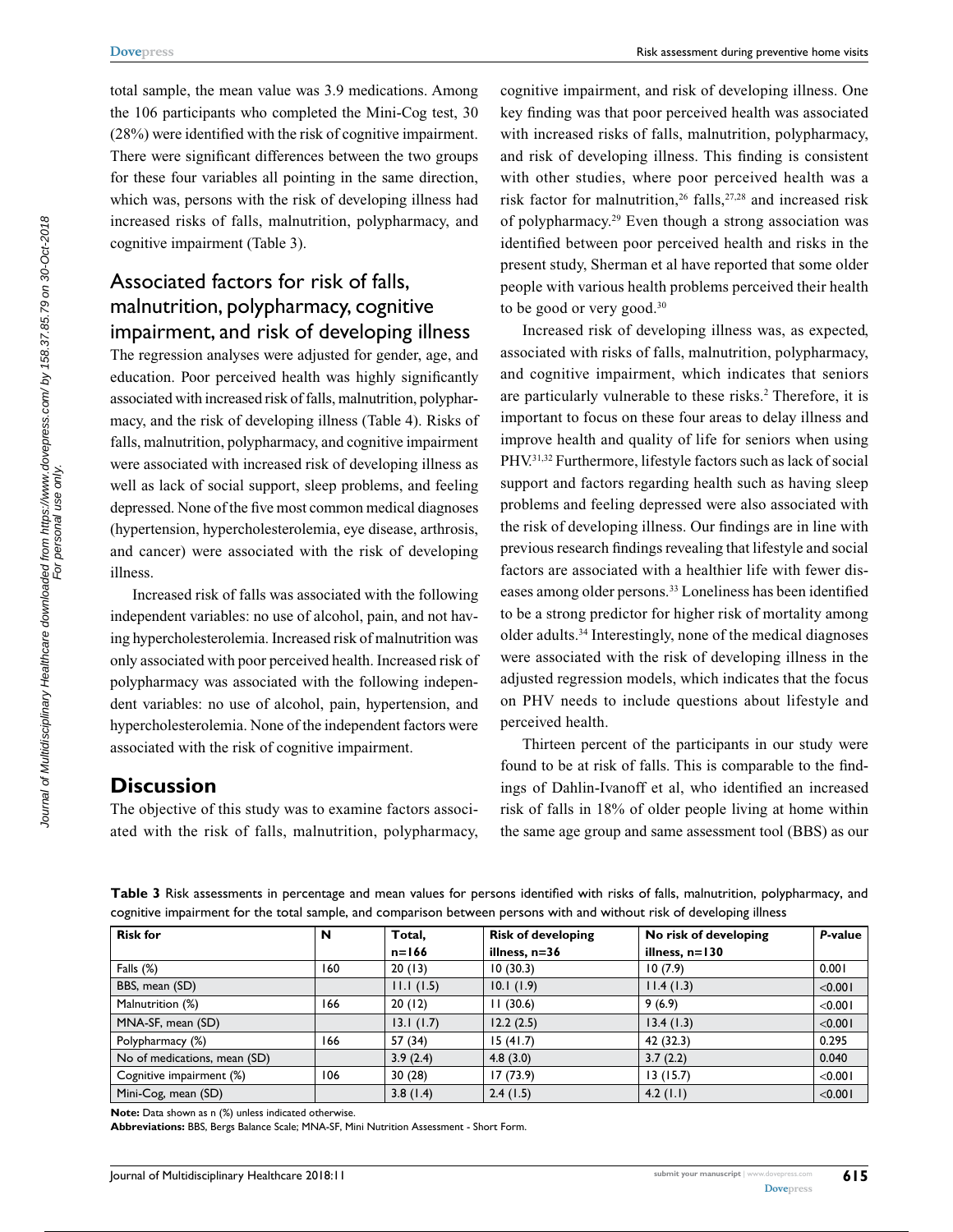Fjell et al

| Table 4 Logistic regression models for variables associated with risks of falls, malnutrition, polypharmacy, cognitive impairment, and developing illness adjusted for gender, age, and<br>education |                                 |                      |               |               |          |                      |        |                    |                           |                      |                      |         |                             |                      |                              |         |       |                            |       |               |
|------------------------------------------------------------------------------------------------------------------------------------------------------------------------------------------------------|---------------------------------|----------------------|---------------|---------------|----------|----------------------|--------|--------------------|---------------------------|----------------------|----------------------|---------|-----------------------------|----------------------|------------------------------|---------|-------|----------------------------|-------|---------------|
|                                                                                                                                                                                                      | Risk of falls                   |                      |               |               | Risk of  | malnutrition         |        |                    |                           |                      | Risk of polypharmacy |         |                             |                      | Risk of cognitive impairment |         |       | Risk of developing illness |       |               |
|                                                                                                                                                                                                      | Eхр<br>$\mathbf{\hat{e}}$       | 95% CI for<br>exp(8) |               | P-value       | Exp<br>ê | 95% CI for<br>exp(8) |        | P-value            | Eхр<br>$\mathbf{\hat{e}}$ | 95% CI for<br>exp(8) |                      | P-value | $\frac{1}{6}$ $\frac{1}{6}$ | 95% CI for<br>exp(8) |                              | P-value | ដំ ខ  | 95% CI for<br>exp(8)       |       | P-value       |
|                                                                                                                                                                                                      |                                 |                      | Lower upper   |               |          | Lower upper          |        |                    |                           | Lower upper          |                      |         |                             | Lower upper          |                              |         |       | Lower upper                |       |               |
| Demographic                                                                                                                                                                                          |                                 |                      |               |               |          |                      |        |                    |                           |                      |                      |         |                             |                      |                              |         |       |                            |       |               |
| Single                                                                                                                                                                                               | 1.078                           | 0.360                | 3.288         | 0.893         | 2.131    | 0.723                | 6.287  | 0.170              | 23                        | 0.591                | 2.563                | 0.579   | 0.515                       | 0.192                | 1.379                        | 0.186   | 0.763 | 0.327                      | 1777  | 0.530         |
| Lifestyle                                                                                                                                                                                            |                                 |                      |               |               |          |                      |        |                    |                           |                      |                      |         |                             |                      |                              |         |       |                            |       |               |
| Social support mean                                                                                                                                                                                  | 1.141                           | 0.912                | 1.429         | 0.249         | 1.228    | 0.983                | 1.536  | 0.071              | <b>1.055</b>              | 0.895                | 1.244                | 0.522   | <b>LA7</b>                  | 0.847                | 1.295                        | 0.670   | 1.214 | 1.010                      | 1.459 | 0.039         |
| Seldom exercise                                                                                                                                                                                      | XXX                             | $\times$             | $\frac{1}{2}$ | 0.997         | 1.190    | $\frac{1}{20}$       | 3.599  | 0.758              | 1.508                     | 0.688                | 3.309                | 0.304   | 0.974                       | 0.361                | 2.630                        | 0.959   | 2.147 | 0.809                      | 5.695 | 0.125         |
| Smoking                                                                                                                                                                                              | $\overline{ }$<br>$\frac{1}{2}$ | 0.578                | 5.715         | 0.307         | 1.993    | 0.653                | 6.078  | 0.225              | 2.176                     | 0.919                | 5.152                | 0.077   | 1.097                       | 0.341                | 3.532                        | 0.877   | 1.102 | 0.403                      | 3.013 | 0.849         |
| Use of alcohol                                                                                                                                                                                       | 0.263                           | 0.082                | 0.847         | 0.025         | 1.206    | 0.417                | 3.489  | 0.730              | 0.383                     | 0.183                | 0.802                | 0.011   | 2.545                       | 0.938                | 6.904                        | 0.067   | 0.556 | 0.241                      | 1.285 | 0.170         |
| Few external activities                                                                                                                                                                              | 0.935                           | 0.246                | 3.558         | 0.922         | 0.518    | 0.112                | 2.385  | 0.398              | 0.635                     | 0.249                | 1.162                | 0.343   | 2.259                       | $\frac{1}{20}$       | 6.429                        | 0.127   | 1.716 | 0.672                      | 4.376 | 0.259         |
| Health                                                                                                                                                                                               |                                 |                      |               |               |          |                      |        |                    |                           |                      |                      |         |                             |                      |                              |         |       |                            |       |               |
| Reduced vision                                                                                                                                                                                       | 22                              | 0.361                | 4.13          | 0.748         | 0.211    | 0.027                | 1.657  | 0.139              | 1.032                     | 0.436                | 2.441                | 0.943   | 2.293                       | 0.707                | 7.434                        | 0.167   | 1.943 | 0.779                      | 4.847 | 0.155         |
| Reduced hearing                                                                                                                                                                                      | 1.306                           | 0.488                | 3.495         | 0.595         | 1.362    | $\frac{6}{15}$       | 3.584  | 0.531              | 1.293                     | 0.653                | 2.558                | 0.461   | 1.866                       | 0.765                | 4.555                        | 0.170   | 2.009 | 0.933                      | 4.326 | 0.075         |
| Sleep problems                                                                                                                                                                                       | 2.576                           | 0.946                | 7.013         | 0.064         | 1.400    |                      | 3.773  | 0.506              | 1.935                     | 0.961                | 3.897                | 0.065   | 1.364                       | 0.555                | 3.353                        | 0.498   | 2.263 | 1.024                      | 4.999 | 0.043         |
| Pain                                                                                                                                                                                                 | 3.059                           | 0.956                | 9.786         | 0.06          | 0.776    | 0.302                | 1.997  | 0.599              | 2.182                     | 1.100                | 4.328                | 0.025   | 0.585                       | 0.244                | 1.403                        | 0.230   | 1.338 | 0.622                      | 2.876 | 0.456         |
| Feeling depressed                                                                                                                                                                                    | 1.354                           | 0.441                | 4.162         | 0.596         | 1.963    | 0.715                | 5.389  | 0.190              | 1.606                     | 0.751                | 3.432                | 0.222   | 1.926                       | 0.686                | 0.686                        | 0.213   | 2.896 | $\frac{1.274}{ }$          | 6.580 | $\frac{1}{2}$ |
| Poor perceived health                                                                                                                                                                                | 9.255                           | 2.849                | 30.07         | $\frac{1}{2}$ | 5.766    | 2.042                | 16.285 | 0.001              | 3.889                     | 1.937                | 7.809                | 0.001   | 0.771                       | 0.325                | 1.827                        | 0.555   | 3.743 | 1.699                      | 8.244 | $1000 - 70$   |
| Medical diagnosis                                                                                                                                                                                    |                                 |                      |               |               |          |                      |        |                    |                           |                      |                      |         |                             |                      |                              |         |       |                            |       |               |
| Hypertension                                                                                                                                                                                         | 2.22                            | 0.791                | 6.228         | 0.130         | 0.441    | 0.166                | 1.174  | 0.101              | 3.057                     | 1.529                | 6.110                | 0.002   | 0.599                       | 0.252                | 42                           | 0.245   | 1.165 | 0.551                      | 2.466 | 0.689         |
| Hypercholesterolemia                                                                                                                                                                                 | 0.318                           | 0.106                | 0.952         | 0.041         | 0.355    | 0.122                | 1.033  | $\overline{0.057}$ | 3.499                     | 1.764                | 6.942                | 0.001   | 1.006                       | 0.428                | 2.366                        | 0.988   | 0.59  | 0.273                      | 1.276 | 0.180         |
| Eye disease                                                                                                                                                                                          | 0.743                           | 0.232                | 2.377         | 0.617         | 0.397    | 0.102                | 1.547  | 0.183              | 1.319                     | 0.615                | 2.827                | 0.477   | 0.976                       | 0.338                | 2.817                        | 0.965   | 1.276 | 0.535                      | 3.044 | 0.582         |
| Arthrosis                                                                                                                                                                                            | 0.648                           | 0.169                | 2.480         | 0.526         | 0.974    | 0.302                | 3.143  | 0.964              | 1.92                      | 0.877                | 4.202                | 0.103   | 0.750                       | 0.216                | 2.605                        | 0.651   | 1.155 | 0.467                      | 2.861 | 0.755         |
| Cancer                                                                                                                                                                                               | 0.426                           | 0.086                | 2.102         | 0.295         | 0.891    | 0.240                | 3.299  | 0.862              | 1.283                     | 0.539                | 3.055                | 0.573   | 1.406                       | 0.461                | 4.284                        | 0.549   | 1.285 | 0.49                       | 3.369 | 0.610         |
| Risks                                                                                                                                                                                                |                                 |                      |               |               |          |                      |        |                    |                           |                      |                      |         |                             |                      |                              |         |       |                            |       |               |
| Risk of falls                                                                                                                                                                                        |                                 |                      |               |               |          |                      |        |                    |                           |                      |                      |         |                             |                      |                              |         | 0.640 | 0.506                      | 0.811 | $-0.001$      |
| Risk of malnutrition                                                                                                                                                                                 |                                 |                      |               |               |          |                      |        |                    |                           |                      |                      |         |                             |                      |                              |         | 0.698 | 0.563                      | 0.866 | 0.001         |
| Risk of polypharmacy                                                                                                                                                                                 |                                 |                      |               |               |          |                      |        |                    |                           |                      |                      |         |                             |                      |                              |         | .222  | 1.041                      | 1.434 | 0.014         |
| Risk of cognitive                                                                                                                                                                                    |                                 |                      |               |               |          |                      |        |                    |                           |                      |                      |         |                             |                      |                              |         | 0.379 | 0.248                      | 0.580 | $-0.001$      |
| impairment                                                                                                                                                                                           |                                 |                      |               |               |          |                      |        |                    |                           |                      |                      |         |                             |                      |                              |         |       |                            |       |               |

**Note:** Significant values are shown in bold  $(\leq 0.05)$ .<br>Abbreviation: Exp  $(\beta)$ , odds ratio. **Note:** Significant values are shown in bold (≤0.05). **Abbreviation:** Exp (B), odds ratio.

**616**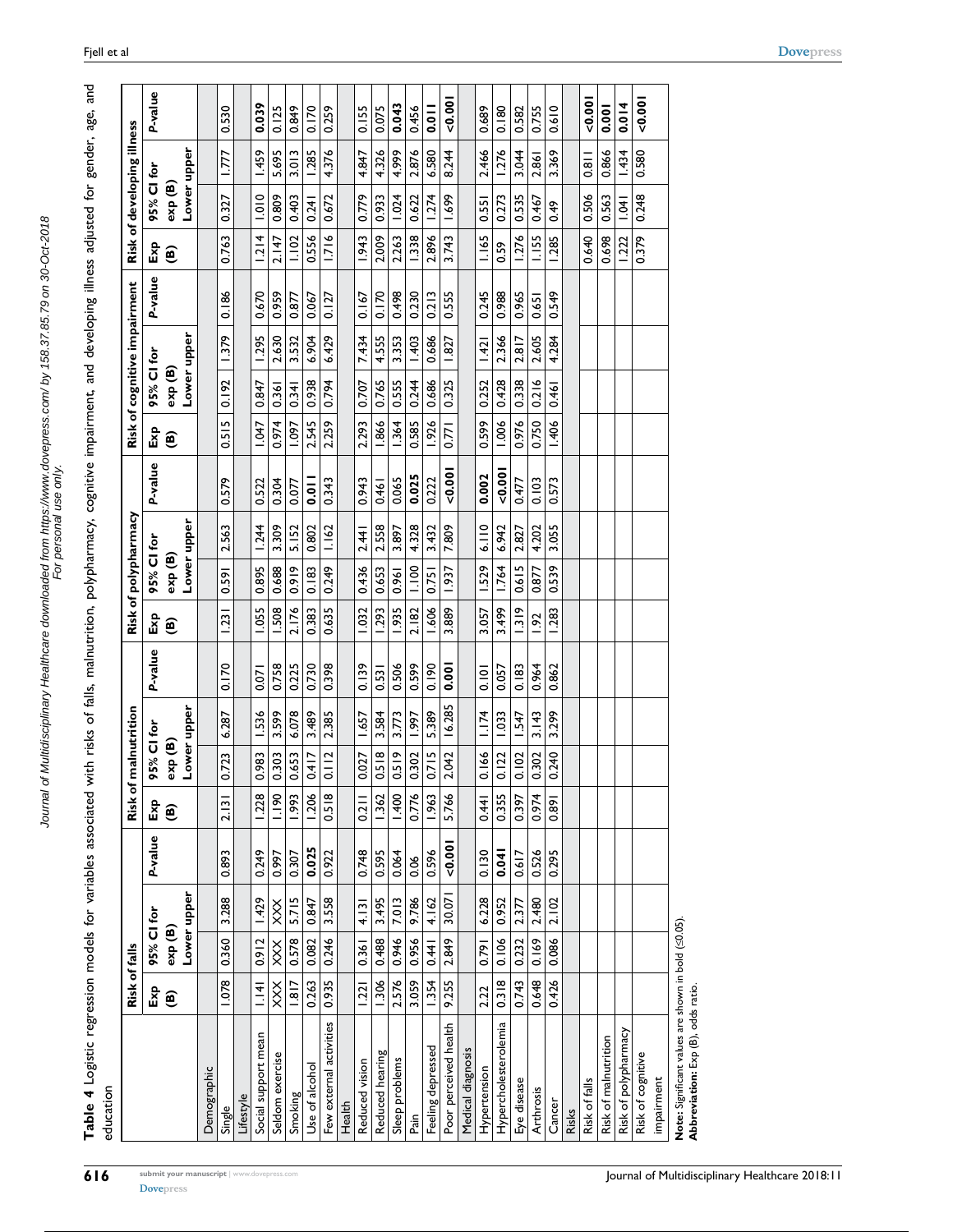study.35 Another interesting finding was that risk of falls was associated with no use of alcohol. Usually, use of alcohol is associated with falls.<sup>9</sup> A plausible explanation is that older people knew that they were at risk of falls and therefore did not use alcohol (or should not) for fear of falling.

The prevalence for risk of malnutrition was 12%. Cereda et al conducted a systematic review and meta-analysis of the prevalence of malnutrition among older people across various healthcare settings including 240 studies, of which 58 were performed in community settings.36 The meta-analysis of the community studies showed that 27% had a risk of malnutrition. However, the prevalence in the community studies varied between 0% and 77%. A Norwegian study, with nearly the same age group of participants as in the present study, also identified that  $13.5\%$  were at risk of malnutrition,<sup>37</sup> which supports our findings.

Polypharmacy was identified in 35% of the total sample. In a Swedish PHV study among 75-year-olds, 42.5% had polypharmacy (used five or more drugs).<sup>38</sup> A notable finding was that no use of alcohol was associated with increased risk for polypharmacy. In a group of home dwelling persons over 80 years, 58% had polypharmacy (≥5 medications) and it was found that those who did not use alcohol had a higher risk for polypharmacy.<sup>39</sup> Wauters et al suggest that older people who are prescribed many medications have several diseases, which in turn might lead to less participation in social activities providing an arena for drinking alcohol.39 Another explanation could be that older people with many medications do not drink alcohol because several medications, in particular pain medications, are associated with side effects in combination with the use of alcohol.

Finally, the prevalence of cognitive impairment was 28% among the 106 persons who participated in the Mini-Cog test. Previous international studies have estimated the overall prevalence of mild cognitive impairment (MCI) in persons ≥60 years to vary between 12% and 18%, and in people ≥70 years the overall prevalence of MCI was found to be 16% in a population-based study in Minnesota, USA.40 The participants in this study were older and therefore a larger proportion of them with cognitive challenges seems reasonable. Thus, the prevalence of risk of falls, malnutrition, polypharmacy, and cognitive impairment seems to be in line with previous studies in this age group.

None of the independent variables in this sample were associated with risk of cognitive impairment, even when well-known variables such as educational level, smoking, inactivity, and hypertension were assessed. A possible explanation might be the smaller sample size in this analysis as the participants were asked a screening question of whether they had memory problems and some of those who said no might have been in denial of their symptoms.<sup>41</sup> In future PHV studies, all participants should be offered the Mini-Cog test or other tests for cognitive status without a screening question to ensure that people who might be at risk are allowed an appropriate assessment.

In this group of older persons living at home, approximately one fifth were identified to be at risk of developing illness using our risk assessment instrument.<sup>4</sup> In previous studies that have assessed the prevalence of the geriatric syndrome frailty,  $\sim$ 10% of persons aged ≥65 years and as much as 50% of persons aged ≥80 years have been identified as frail.<sup>42</sup> Although the assessment for risk of developing illness has not been developed to identify frailty we believe that the instrument has the potential to identify older people's risk of developing illness and thereby to be an important tool in PHV models using a Comprehensive Geriatric Assessment approach. Early identification of poor health and functional decline and implementation of interventions to promote health and prevent illness may contribute to a better outcome such as better health and functional status and reduced hospital admissions for older persons.2

Machón et al investigated factors associated with selfreported health in older independent people.<sup>29</sup> Factors associated with low perceived health were comorbidity, polypharmacy, sleeping problems, malnutrition, and lack of leisure activities. In our study, poor perceived health was associated with the increased risk of developing illness and also with increased risks of falls, malnutrition, and polypharmacy; therefore, it could be discussed whether the question about perceived health should be used as a screening question at a PHV. In the feasibility study the time used to conduct a PHV was on average 108 minutes.<sup>4</sup> To save healthcare costs future research studies should examine whether a question about perceived health should be used as a screening question for persons who are offered a PHV. The idea to use a two-step approach to identify vulnerable older people has been further emphasized by Saliba et al,<sup>43</sup> who included a question about self-reported health among 12 other questions in the development of the instrument VES-13. Self-reported health was one of the factors that predicted risk of functional decline and death.<sup>43</sup> The findings from our study also raise questions of whether the PHV questionnaire should be shortened, and if so which of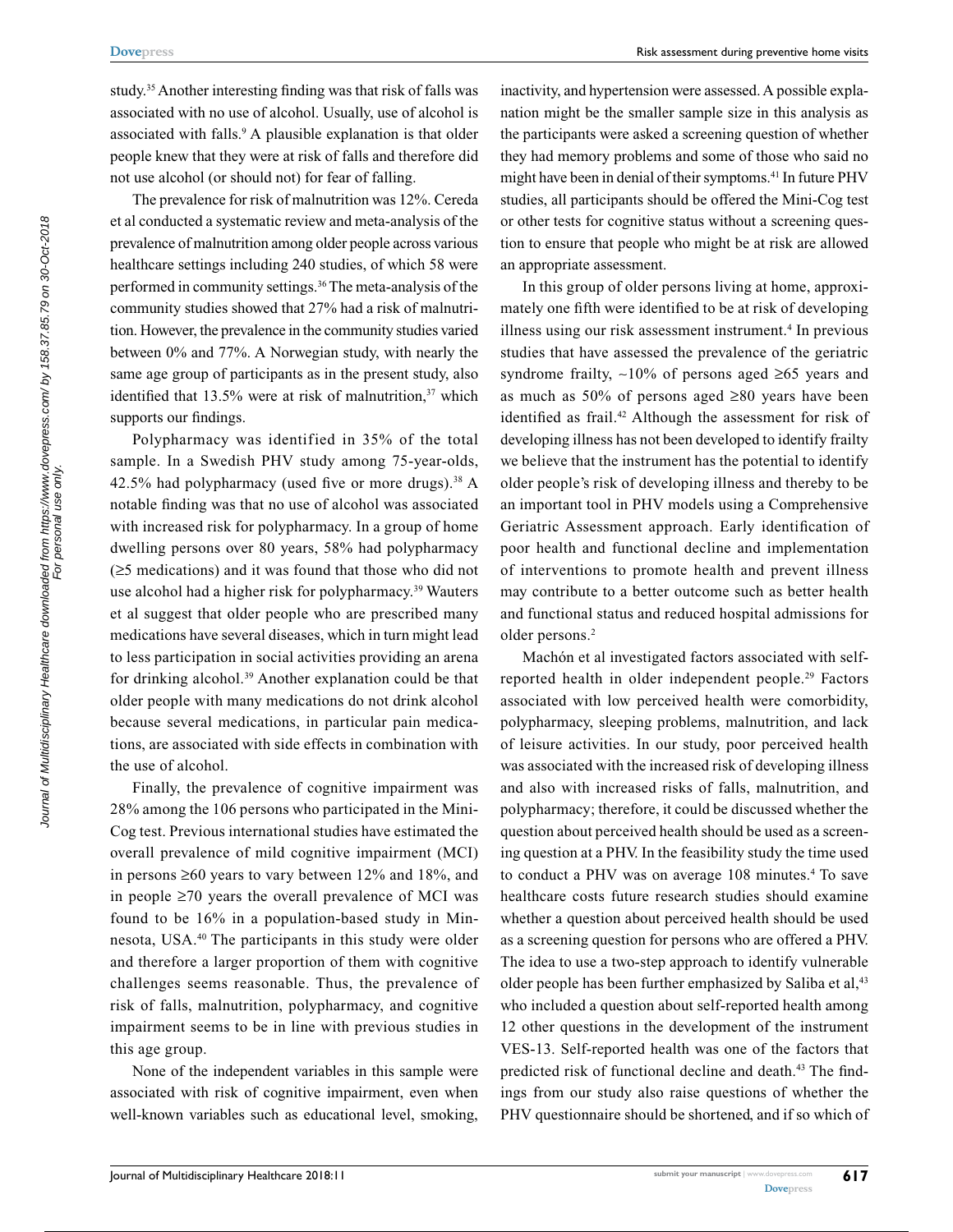the questions and tests should be included. Future research needs to critically evaluate questions and tests that should be included in a PHV. One possibility may be that the older person answers some of the questions prior to the PHV using a web survey or other mobile applications. Using this approach, the health team nurse could focus on the most appropriate assessments at the PHV.

## Strengths and limitations

The strengths of this study include the high response rate and the use of validated instruments for assessing health-related issues. The questionnaire also consists of a final section with additional questions to assess the risk of developing illness among older people. However, further studies are required to fully evaluate this strategy.

Even if 40% declined participation, maybe a PHV did not seem relevant for older persons, which is a common reason to reject PHV.44,45 In the feasibility study, the people who declined participation reported that they felt too healthy to receive a PHV.<sup>4</sup>

Participants from the rural municipality were aged  $\geq 75$ years and some were older than 90 years, which may give a higher prevalence for risk of developing disease and other risk areas, as this is associated with increasing age. However, there were no significant differences comparing the levels of risk of developing illness between the two municipalities.4

This study is limited to one region in a Norwegian context. However, many of the findings are comparable with other PHV studies like Lagerin et al<sup>38</sup> and Sherman et al;<sup>45</sup> so, the results should be applicable to PHV models in countries or regions other than Norway.

The health team nurses were trained to conduct the PHV and to assess the older persons. There were few missing data except for the risk assessment for cognitive impairment. As previously described, the Mini-Cog test was preceded by a screening question about whether the person had memory problems or not. The response was the person's subjective experience, and therefore some participants with declining health might also have had cognitive impairments. This problem might have had an impact on the reliability of the data collected in this study. The assessment tool for the risk of developing illness contained the independent variables we analyzed in the regression analyses and therefore we expected these to be significantly associated with the risk score. However, it is still relevant to measure the relative impact from the different factors. We did not assess the quality of interpersonal relations, previously identified as

the single most important factor for good perceived health in older people.46 Due to the skewed distribution of four of the five dependent variables, logistic regression models were used.<sup>25</sup> A larger study is needed to confirm the findings from this study.

# **Conclusion**

Poor perceived health was associated with health-related risks in older persons living at home. Lifestyle and health factors were associated with increased risk of developing illness. The prevalence of risks of falls, malnutrition, polypharmacy, and cognitive impairment was in line with previous studies. As poor perceived health was a factor most strongly associated with health-related risks in older persons living at home, this variable should be studied as a possible screening question to identify persons who are in most need of a PHV. To use perceived health as a screening question may increase the benefits of PHV for the society.

# Implications for clinical practice

This study reveals the need to use questionnaires and tests which focus on assessing various aspects of older persons' health when conducting PHV. Questions concerning lifestyle and social factors such as social support, feeling depressed, and sleep problems should be included in PHV as these questions provide further information that may help to identify risks of developing illness. If these factors are identified, appropriate interventions can be tested and evaluated. However, the findings from this study indicate that nurses conducting PHV should ask the older person about selfperceived health, as that question was strongly associated with the risks of ill health.

# **Acknowledgments**

We wish to thank all participants and the Swedish National Graduate School for Competitive Science on Ageing and Health for contributing to the research environment and to spur reflections and discussions of academic and methodological questions. We also wish to thank Jörg Assmus for statistical support. The study received financial support from the regional collaboration, Helsetorgmodellen, Haugesund, Norway.

# **Author contributions**

AF, AMB, AR, and BSC: study design and data analysis. AF: data collection. LMRKK, NC, KS and ÅS: study design. All authors took part in drafting the article or revising it critically for important intellectual content; and agreed on the final version of the manuscript.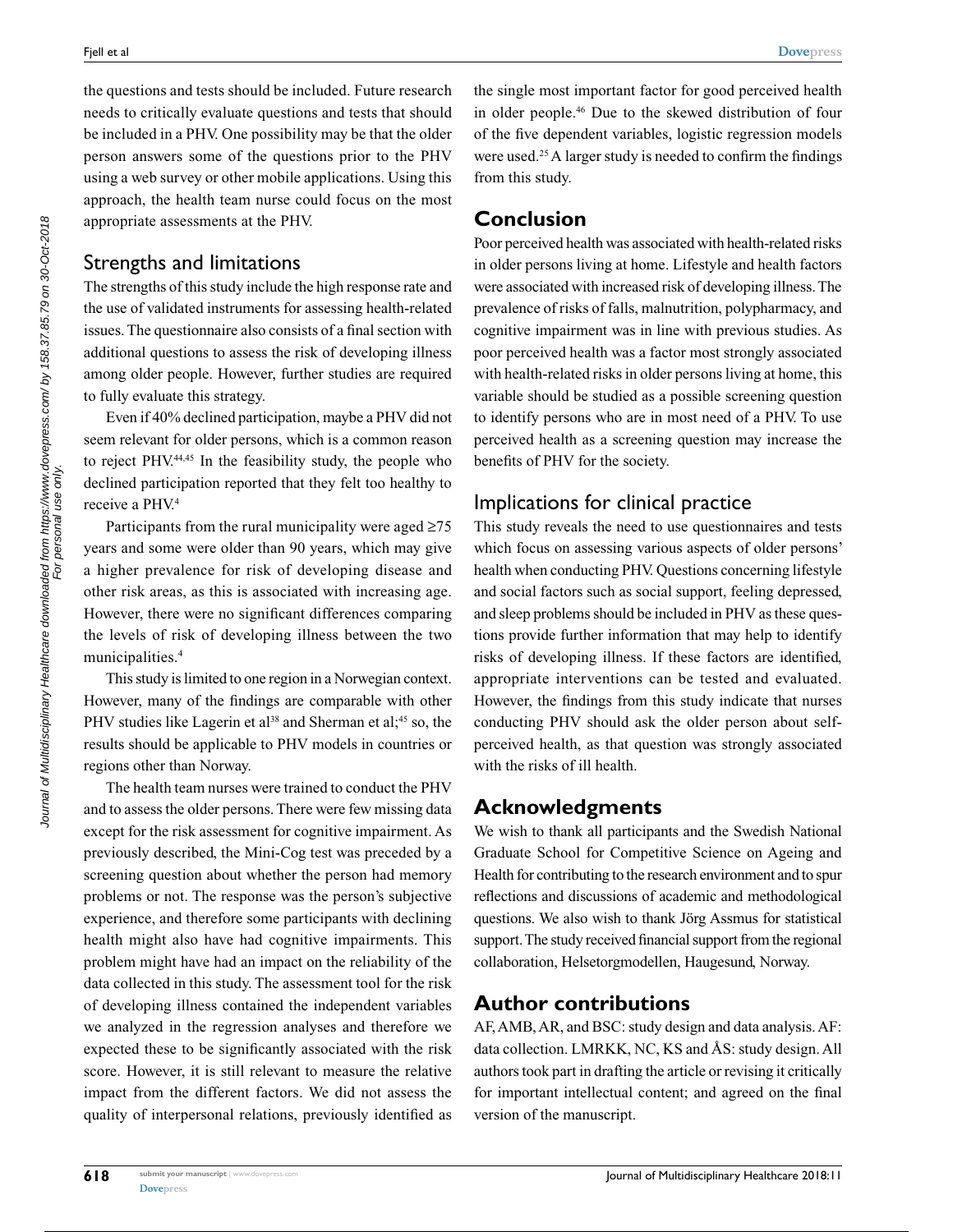## **Disclosure**

The authors report no conflicts of interest in this work.

## **References**

- 1. Lacas A, Rockwood K. Frailty in primary care: a review of its conceptualization and implications for practice. *BMC Med*. 2012;10(1):4.
- 2. Stuck AE, Moser A, Morf U, et al. Effect of health risk assessment and counselling on health behaviour and survival in older people: a pragmatic randomised trial. *PLoS Med*. 2015;12(10):e1001889.
- 3. Norwegian Ministry of Health and Care Services. *The coordination reform proper treatment – at the right place and right time.* Oslo: Norwegian Ministry of Health and Care Services; 2009. Available from: [https://www.regjeringen.no/contentassets/d4f0e16ad32e4bbd8d8ab5](https://www.regjeringen.no/contentassets/d4f0e16ad32e4bbd8d8ab5c21445a5dc/en-gb/pdfs/stm200820090047000en_pdfs.pdf) [c21445a5dc/en-gb/pdfs/stm200820090047000en\\_pdfs.pdf](https://www.regjeringen.no/contentassets/d4f0e16ad32e4bbd8d8ab5c21445a5dc/en-gb/pdfs/stm200820090047000en_pdfs.pdf). Accessed October 11, 2018.
- 4. Seiger Cronfalk B, Fjell A, Carstens N, et al. Health team for the elderly: a feasibility study for preventive home visits. *Prim Health Care Res Dev*. 2017;18(3):242–252.
- 5. Beaton K, Mcevoy C, Grimmer K. Identifying indicators of early functional decline in community-dwelling older people: a review. *Geriatr Gerontol Int*. 2015;15(2):133–140.
- 6. Clegg A, Young J, Iliffe S, Rikkert MO, Rockwood K. Frailty in elderly people. *Lancet*. 2013;381(9868):752–762.
- 7. Morley JE, Vellas B, van Kan GA, et al. Frailty consensus: a call to action. *J Am Med Dir Assoc*. 2013;14(6):392–397.
- 8. Rechel B, Grundy E, Robine J-M, et al. Ageing in the European Union. *Lancet*. 2013;381(9874):1312–1322.
- 9. Ambrose AF, Paul G, Hausdorff JM. Risk factors for falls among older adults: a review of the literature. *Maturitas*. 2013;75(1):51–61.
- 10. Fávaro-Moreira NC, Krausch-Hofmann S, Matthys C, et al. Risk Factors for Malnutrition in Older Adults: A Systematic Review of the Literature Based on Longitudinal Data. *Adv Nutr*. 2016;7(3):507–522.
- 11. Fried TR, O'Leary J, Towle V, Goldstein MK, Trentalange M, Martin DK. Health outcomes associated with polypharmacy in communitydwelling older adults: a systematic review. *J Am Geriatr Soc*. 2014;62(12):2261–2272.
- 12. Mukadam N, Cooper C, Kherani N, Livingston G. A systematic review of interventions to detect dementia or cognitive impairment. *Int J Geriatr Psychiatry*. 2015;30(1):32–45.
- 13. Lim SS, Vos T, Flaxman AD, et al. A comparative risk assessment of burden of disease and injury attributable to 67 risk factors and risk factor clusters in 21 regions, 1990-2010: a systematic analysis for the Global Burden of Disease Study 2010. *Lancet*. 2012;380(9859):2224–2260.
- 14. Liimatta H, Lampela P, Laitinen-Parkkonen P, Pitkala K. Effects of preventive home visits on older people's use and costs of health care services: A systematic review. *Eur Geriatr Med*. 2016;7(6): 571–580.
- 15. Frese T, Deutsch T, Keyser M, Sandholzer H. In-home preventive comprehensive geriatric assessment (CGA) reduces mortality – a randomized controlled trial. *Arch Gerontol Geriatr*. 2012;55(3): 639–644.
- 16. Tourigny A, Bédard A, Laurin D, et al. Preventive Home Visits for Older People: A Systematic Review. *Can J Aging*. 2015;34(4):506–523.
- 17. Behm L, Eklund K, Wilhelmson K, et al. Health promotion can postpone frailty: results from the RCT elderly persons in the risk zone. *Public Health Nurs*. 2016;33(4):303–315.
- 18. Mayo-Wilson E, Grant S, Burton J, Parsons A, Underhill K, Montgomery P. Preventive home visits for mortality, morbidity, and institutionalization in older adults: a systematic review and meta-analysis. *PLoS One*. 2014;9(3):e89257.
- 19. Ekdahl AW, Sjöstrand F, Ehrenberg A, et al. Frailty and comprehensive geriatric assessment organized as CGA-ward or CGA-consult for older adult patients in the acute care setting: A systematic review and metaanalysis. *Eur Geriatr Med*. 2015;6(6):523–540.
- 20. Tøien M, Heggelund M, Fagerström L. How do older persons understand the purpose and relevance of preventive home visits? A study of experiences after a first visit. *Nurs Res Pract*. 2014;2014:1–8.
- 21. Säätelä Saf L, Fagerström L. GERDA-projektet tvärvetenskaplig forskning om äldres livsvillkor över gränserna. *Vård i Focus*. 2006;23:27–29.
- 22. Berg KO, Wood-Dauphinee SL, Williams JI, Maki B. Measuring balance in the elderly: validation of an instrument. *Can J Public Health*. 1992;83(Suppl 2):S7–S11.
- 23. Kaiser MJ, Bauer JM, Ramsch C, et al. Validation of the Mini Nutritional Assessment short-form (MNA®-SF): A practical tool for identification of nutritional status. *J Nutr Health Aging*. 2009;13(9):782–788.
- 24. Borson S, Scanlan JM, Watanabe J, Tu SP, Lessig M. Simplifying detection of cognitive impairment: comparison of the Mini-Cog and Mini-Mental State Examination in a multiethnic sample. *J Am Geriatr Soc*. 2005;53(5):871–874.
- 25. Campbell MJ, Machin D, Walters SJ. *Medical Statistics: A Textbook for the Health Sciences*. Chichester: John Wiley & Sons; 2010.
- Westergren A, Khalaf A, Hagell P. A Swedish version of the SCREEN II for malnutrition assessment among community-dwelling elderly. *Scand J Public Health*. 2015;43(6):667–671.
- 27. Fonad E, Robins Wahlin TB, Rydholm Hedman AM. Associations between falls and general health, nutrition, dental health and medication use in Swedish home-dwelling people aged 75 years and over. *Health Soc Care Community*. 2015;23(6):594–604.
- 28. Gale CR, Cooper C, Aihie Sayer A, Sayer AA. Prevalence and risk factors for falls in older men and women: The English Longitudinal Study of Ageing. *Age Ageing*. 2016;45(6):789–794.
- 29. Machón M, Vergara I, Dorronsoro M, Vrotsou K, Larrañaga I. Selfperceived health in functionally independent older people: associated factors. *BMC Geriatr*. 2016;16(1):1.
- 30. Sherman H, Forsberg C, Karp A, Törnkvist L. The 75-year-old persons' self-reported health conditions: a knowledge base in the field of preventive home visits. *J Clin Nurs*. 2012;21(21–22):3170–3182.
- 31. Behm L, Wilhelmson K, Falk K, Eklund K, Zidén L, Dahlin-Ivanoff S. Positive health outcomes following health-promoting and diseasepreventive interventions for independent very old persons: long-term results of the three-armed RCT Elderly Persons in the Risk Zone. *Arch Gerontol Geriatr*. 2014;58(3):376–383.
- 32. Elwood P, Frost H, Haw S, Frank J. Interventions in community settings that prevent or delay disablement in later life: an overview of the evidence. *Qual Ageing Older Adults*. 2012;13(3):212–230.
- 33. Rizzuto D, Fratiglioni L. Lifestyle factors related to mortality and survival: a mini-review. *Gerontology*. 2014;60(4):327–335.
- 34. Tabue Teguo M, Simo-Tabue N, Stoykova R, et al. Feelings of loneliness and living alone as predictors of mortality in the elderly: the PAQUID study. *Psychosom Med*. 2016;78(8):904–909.
- 35. Dahlin-Ivanoff S, Gosman-Hedström G, Edberg AK, et al. Elderly persons in the risk zone. Design of a multidimensional, health-promoting, randomised three-armed controlled trial for "prefrail" people of 80+ years living at home. *BMC Geriatr*. 2010;10(1):27.
- 36. Cereda E, Pedrolli C, Klersy C, et al. Nutritional status in older persons according to healthcare setting: A systematic review and meta-analysis of prevalence data using MNA®. *Clin Nutr*. 2016;35(6):1282–1290.
- 37. Söderhamn U, Dale B, Sundsli K, Söderhamn O. Nutritional screening of older home-dwelling Norwegians: a comparison between two instruments. *Clin Interv Aging*. 2012;7:383.
- 38. Lagerin A, Carlsson AC, Nilsson G, Westman J, Törnkvist L. District nurses' preventive home visits to 75-year-olds: an opportunity to identify factors related to unsafe medication management. *Scand J Public Health*. 2014;42(8):786–794.
- 39. Wauters M, Elseviers M, Vaes B, et al. Polypharmacy in a Belgian cohort of community-dwelling oldest old: baseline observations and associated risk factors. *Clin Ther*. 2015;37(8):e8.
- 40. Petersen RC. Mild cognitive impairment. *Continuum*. 2016;22(2):404–418.